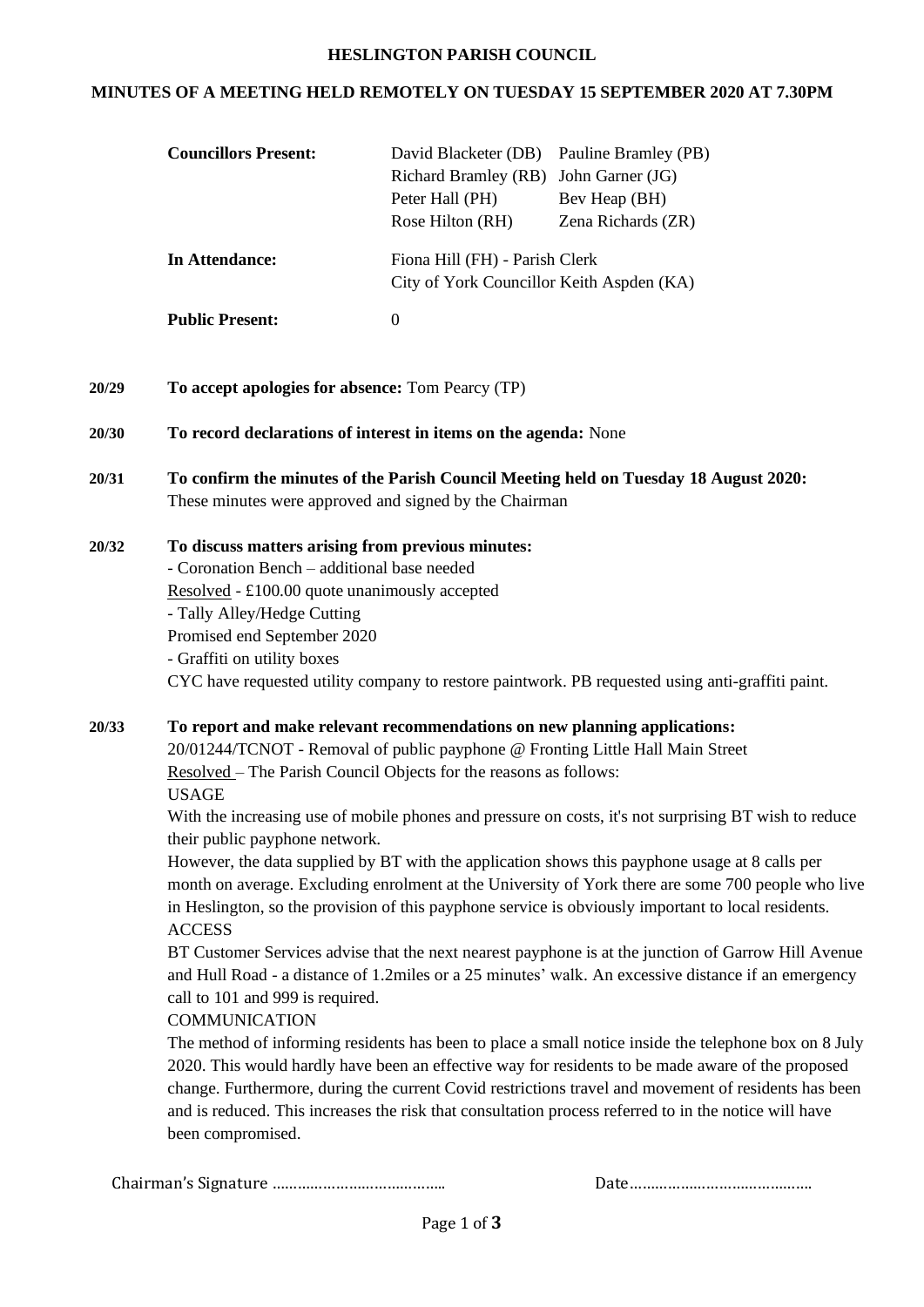20/01473/FUL - Erection of 11kv substation with associated infrastructure and landscaping works @ Electricity Sub Station Windmill Lane Resolved – The Parish Council has No Comment (Neutral)

## 20/01486/LBC- Little Hall , Main Street

- Internal and external alterations to ground and first floors including removal of bay window to rear and entrance to side, demolition of brick wall and removal of gate on rear patio, replace existing concrete floor to rear of entrance hall with insulated limecrete, existing window and door openings on rear extension to be altered with installation of new bi-fold and entrance doors, installation of oak beam in kitchen in conjunction with enlarged opening, reconfiguration of ground and first floor with installation of new internal walls, increase wall opening in master bedroom, installation of new cupboard doors on first floor, and installation of 6no. roof lights to rear extension @ Little Hall, Main Street

Resolved – The Parish Council has No Comments, subject to the comments of the City of York Conservation/Planning Officer, as this is a Grade 2\* Listed Building.

## **20/34 To note planning decisions by City of York Council:** None

#### **20/35 To note matters raised with/by Yorkshire Local Council Association:**

The Discussion regarding the subscription is ongoing. Info emails from YLCA circulated to Cllrs

#### **20/36 To discuss financial matters with Responsible Financial Officer:**

- To note bookkeeping report to date for year ending 31 March 2021

FH had circulated the spreadsheet around Cllrs

- To adopt/re-adopt policies as follows – NTR

- Financial Management – Internal Controls, Property/Asset Checks, Internal/External Audits – NTR

## **20/37 To receive reports from representative of outside bodies as follows:**

Ward Councillor

KA apologised for his recent non-attendance and reported on following:

CYC – have been exceptionally busy during Covid19

Rural Connectivity – happy to work with Parish Council

Proposed cycle path – there was a lengthy discussion, when the Parish Council expressed their concerned about the consultation process

North Yorkshire Police

"Due to Covid, the volunteer is not coming into the police station, so the monthly reports have not been issued. Currently, there isn't an alternative without impacting on taking officers off the street"

- Heslington East Community Form NTR
- Good Neighbours Forum –Zoom meeting on 24Sep20
- Ouse and Derwent Drainage Board NTR
- Sportsfield NTR Car park sign damaged and needs repair/replace
- York Environment Form RH gave a summary of the zoom meeting last week
- Alms House  $-ZR$  reported there was a meeting next month
- Meeting Room PB reported that the boiler had been serviced Fulford & Heslington Ward Meetings KA is keen to arrange Ward Team Meeting soon, as currently no schemes in Heslington

#### **20/38 To discuss/agree actions with long-standing matters:**

- Appearance of village NTR
- Highway Matters NTR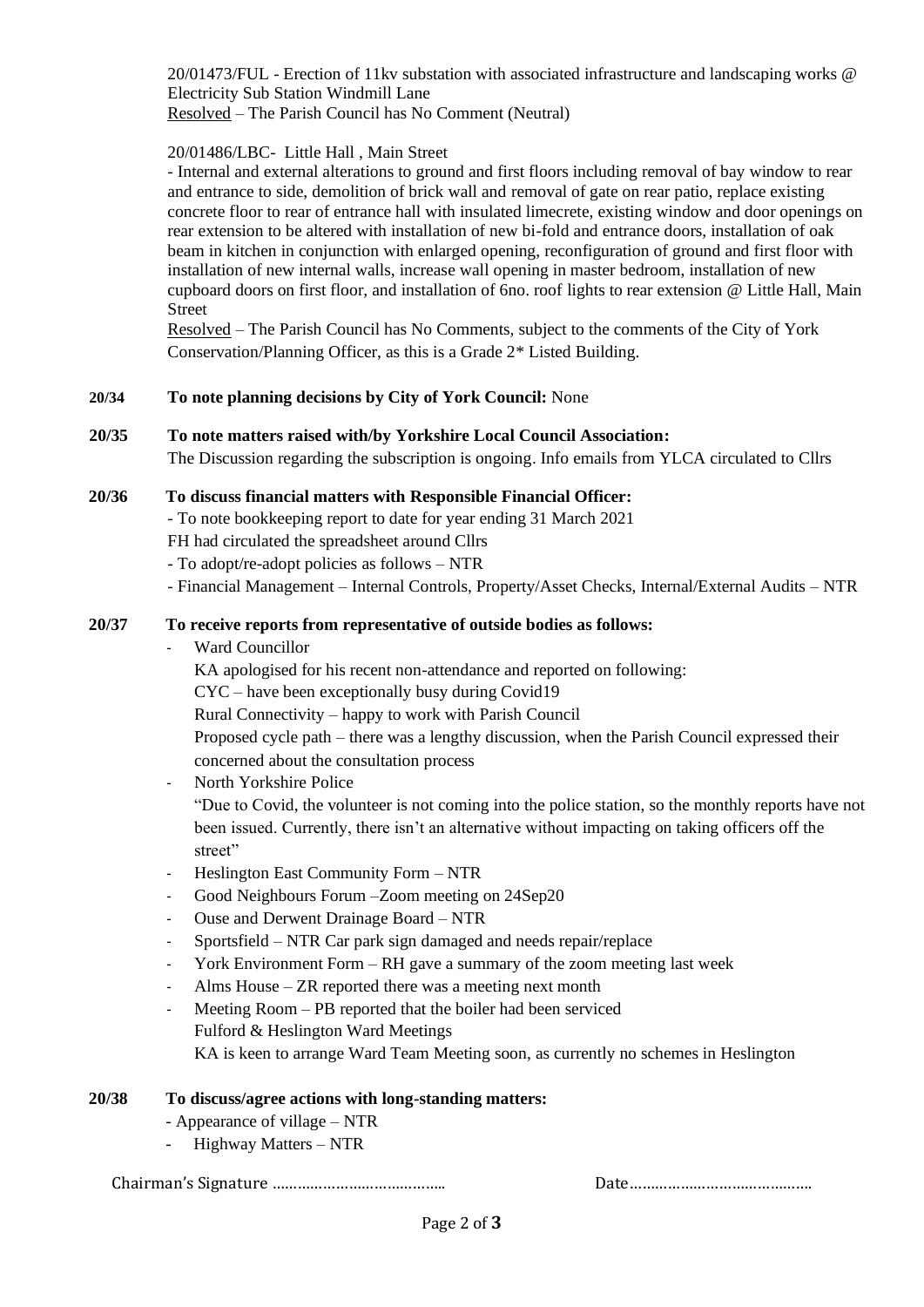City of York Council – NTR

- Article 4(2) Direction

KA reported that this had been approved by CYC Executive and will move to Consultation - Neighbourhood Plan

Resolved – The Parish Council would not discuss this further until legal guidance had been obtained from Anna Pawson, CYC

- CYC Local Plan –Stage 2 Hearing delayed due to Inspectors requesting additional information from CYC and the planning reforms consultation

- University of York

- Antisocial Behaviour

Term starts 26/27Sep20

KA gave a summary of the work done by the Outbreak Advisory Board of which he is a member

**Communication** 

- Website – up to date

- Newsletter – currently on hold due to Covid19

- Response from Julian Sturdy MP regarding rural connectivity in York Outer Resolved – PB/RH would draft response and circulate around Cllrs before sending

# **20/39 To discuss correspondence received by the council:** None

- **20/40 To receive matters raised by members:** None
- **20/41 To note matters raised by members of public:** None
- **20/42 To confirm the details of the next meeting:** 20 October 2020 Future meeting dates – 15Dec20, 19Jan21, 16Feb21, 16Mar21, 20Apr21, 18May21, 15Jun21, 20Jul21, 17Aug21, 21Sep21, 19Oct21, 16Nov21, 21Dec21